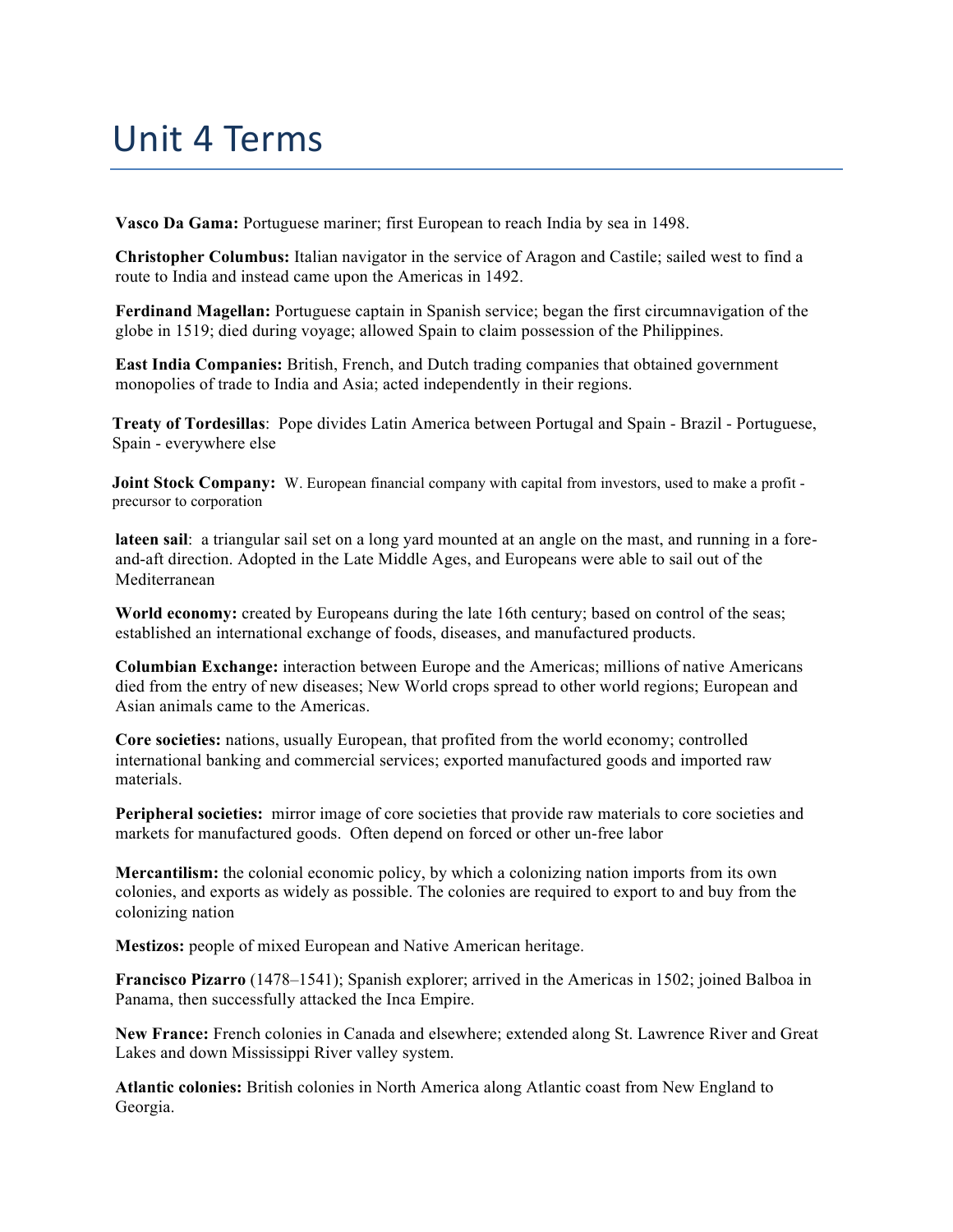**Cape Colony:** Dutch colony established at Cape of Good Hope in 1652 to provide a coastal station for Dutch ships traveling to and from Asia; settlers expanded and fought with Bantu and other Africans.

**Boers:** Dutch and other European settlers in Cape Colony before 19th-century British occupation; later called Afrikaners.

**Calcutta:** British East India Company headquarters in Bengal;

**Seven Years' War:** fought in Europe, Africa, and Asia between 1756 and 1763; the first worldwide war.

**Italian Renaissance:** 14th- and 15th-century movement influencing political forms, literature, and the arts; consisted largely of a revival of classical culture.

**Niccolo Machiavelli***:* author of *The Prince*; emphasized realistic discussions of how to seize and maintain power.

**Humanism:** philosophy, or ideology, with a focus on humanity as the center of intellectual and artistic endeavor.

**Northern Renaissance:** cultural and intellectual movement of northern Europe; influenced by earlier Italian Renaissance; centered in France, Low Countries (Belgium, the Netherlands, and Luxembourg), England, and Germany; featured greater emphasis on religion than the Italian Renaissance.

**Johannes Gutenberg:** introduced movable type to western Europe in the 15th century; greatly expanded the availability of printed materials.

**Baroque:** exaggerated motion and clear, easily interpreted detail to produce drama, tension, exuberance, and grandeur in sculpture, painting, literature, and music. The style started around 1600 in Rome, Italy and spread to most of Europe

**Rococo:** The **Rococo** style of art emerged in France in the early 18th century as a continuation of the Baroque style, but in contrast to the heavier themes and darker colors of the Baroque, the Rococo was characterized by an opulence, grace, playfulness, and lightness. Rococo motifs focused on the carefree aristocratic life and on lighthearted romance rather than heroic battles or religious figures; they

**European-style family:** emerged in the 15th century; involved a later marriage age and a primary emphasis on the nuclear family.

**Martin Luther:** German Catholic monk who initiated the Protestant Reformation through Ninety-Five Theses; emphasized the primacy of faith for gaining salvation in place of Catholic sacraments; rejected papal authority.

**indulgence:** selling of passes out of purgatory into heaven to pay for Renaissance architecture/art in Rome, big complaint of Martin Luther

**Protestantism:** general wave of religious dissent against the Catholic church; formally began with Martin Luther in 1517.

**Anglican church:** form of Protestantism in England established by Henry VIII.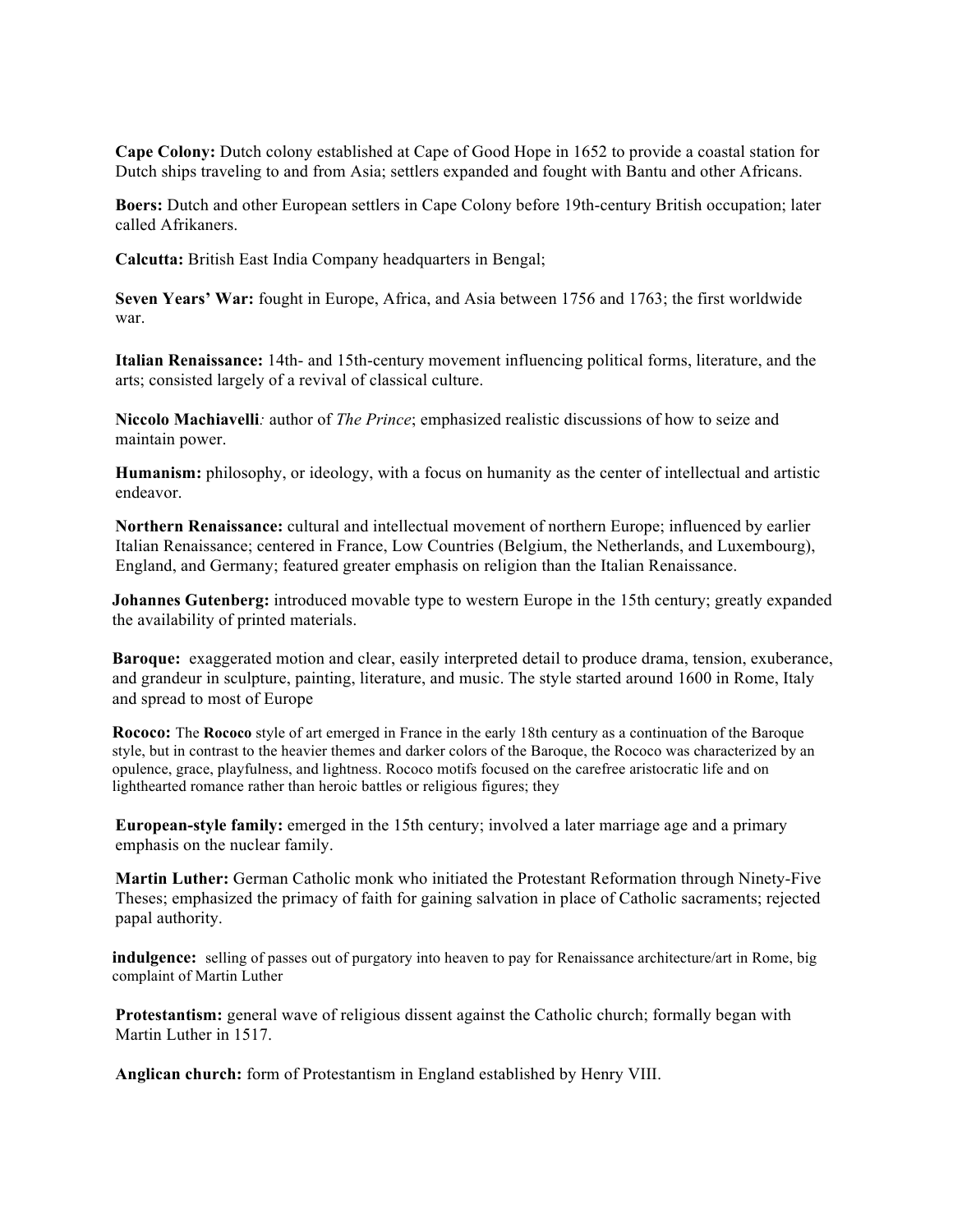**John Calvin:** French Protestant who stressed doctrine of predestination; established center of his group in Geneva; in the long run encouraged wider public education and access to government.

**Catholic Reformation:** Catholic response to the Protestant Reformation; reformed and revived Catholic doctrine.

**Jesuits:** Catholic religious order founded during Catholic Reformation; active in politics, education, and missionary work outside of Europe.

**Edict of Nantes:** 1598 grant of tolerance in France to French Protestants after lengthy civil wars between Catholics and Huguenots, French Protestants.

**Thirty Years War:** war from 1618 to 1648 between German Protestants and their allies and the Holy Roman emperor and Spain; caused great destruction. years 1618 and 1648, principally on the territory of today's Germany, but also involving most of the major continental powers. It occurred for a number of reasons. Although it was from its outset a religious conflict between Protestants and Catholics, the selfpreservation of the Habsburg dynasty was also a central motive

**Treaty of Westphalia:** ended Thirty Years War in 1648; granted right of individual rulers and cities to choose their own religion for their people; Netherlands gained independence.

**English Civil War:** conflict from 1640 to 1660; included religious and constitutional issues concerning the powers of the monarchy; ended with restoration of a limited monarchy.

**Proletariat:** class of people without access to producing property; usually manufacturing workers, paid laborers in agriculture, or urban poor; product of the economic changes of the 16th and 17th centuries.

**Scientific Revolution:** process culminating in Europe during the 17th century; period of empirical advances associated with the development of wider theoretical generalizations; became a central focus of Western culture. Francis Bacon is a central figure (Novum Organum is the book).

**Copernicus:** Polish monk and astronomer; disproved Hellenistic belief that the sun was at the center of the universe.

**Johannes Kepler:** resolved basic issues of planetary motion and accomplished important work in optics.

**Galileo:** publicized Copernicus's findings; added own discoveries concerning the laws of gravity and planetary motion; condemned by the Catholic church for his work.

**René Descartes:** philosopher who established the importance of the skeptical review of all received wisdom; argued that human wisdom could develop laws that would explain the fundamental workings of nature.

**Isaac Newton:** English scientist; author of *Principia Mathematica*; drew the various astronomical and physical observations and wider theories together in a neat framework of natural laws; established principles of motion and defined forces of gravity. In the mathematics, some saw the face of God.

**Deism:** concept of God during the Scientific Revolution; the role of divinity was limited to setting natural laws in motion.

**John Locke:** English philosopher who argued that people could learn everything through their senses and reason; argued that the power of government came from the people, not from the divine right of kings; they had the right to overthrow tyrants.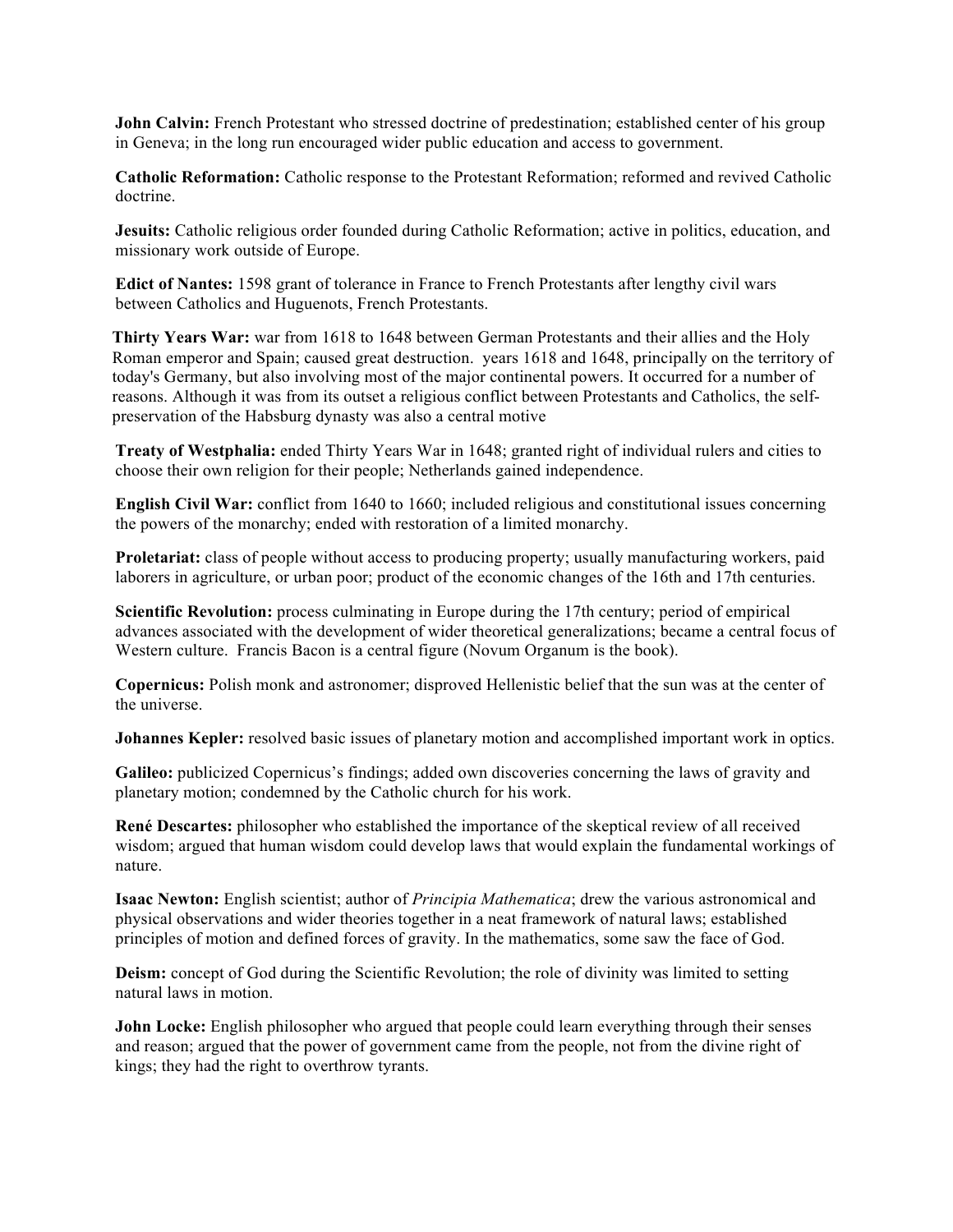**Absolute monarchy:** concept of government developed during the rise of the nation-state in western Europe during the 17th century; monarchs held the absolute right to direct their state.

**Devine Right:** belief that God stays out of our daily lives - he's a big clockmaker who started the universe, gave us everything we need, European belief by monarchs, aristocracy that their right to rule was legitimized/sanctioned by God, I was born into a monarchy, I must deserve it

**Jean-Jacques Rousseau:** political ideas influenced the French Revolution, the development of socialist theory, and the growth of nationalism. His legacy as a radical and revolutionary is perhaps best demonstrated by his most famous line in *The Social Contract*: "Man is born free, and everywhere he is in chains."

Louis XIV: "Sun King" - did he say "I am the state" - longest rule in Europe - made France absolute monarchy, increased France's powers through foreign wars, built Versailles, symbol of European absolutism

**Glorious Revolution:** English political settlement of 1688 and 1689, which affirmed that Parliament had basic sovereignty over the king.

**British Act of Toleration:** 1689 - British law granting tolerance to minority faiths - ends generations of bloodshed

**Enlightened Despots:** monarchs embraced the principles of the Enlightenment, especially its emphasis upon rationality, and applied them to their kingdoms. They tended to allow religious toleration, freedom of speech and the press, and the right to hold private property. Most fostered the arts, sciences, and education

**Frederick the Great:** Prussian king who introduced Enlightenment reforms; included freedom of religion and increased state control of the economy: an "Enlightened Despot"

**Maria Theresa:** first and only female head of the Habsburg dynasty. She was Archduchess of Austria, and Queen of Hungary and Bohemia and ruler of other territories from 1740 until her death. She also became the Holy Roman Empress when her husband was elected Holy Roman Emperor. She was one of the so-called "enlightened despots" . She was one of the most powerful rulers of her time, ruling over much of central Europe.

**proto-industrialization:** 16th century. The word was initially applied to **cottage industries** in the countryside. In spite of the opposition of urban guilds, **rural residents** were performing many industrial tasks.

**Enlightenment:** intellectual movement centered in France during the 18th century; argued for scientific advance, the application of scientific methods to study human society; believed that rational laws could describe social behavior.

**English Enlightenment:** 1649-1690 - England reduces power of monarchy through overthrow of Cromwell, Glorious Revolution, English Bill of Rights, and writing by John Locke and Thomas Hobbes

**Ivan III (the Great):** Prince of the Duchy of Moscow; responsible for freeing Russia from the Mongols; took the title of tsar (caesar).

**Ivan IV (the Terrible):** confirmed power of tsarist autocracy by attacking the authority of the boyars (aristocrats/landowners); continued policy of expansion; established contacts with western European commerce and culture.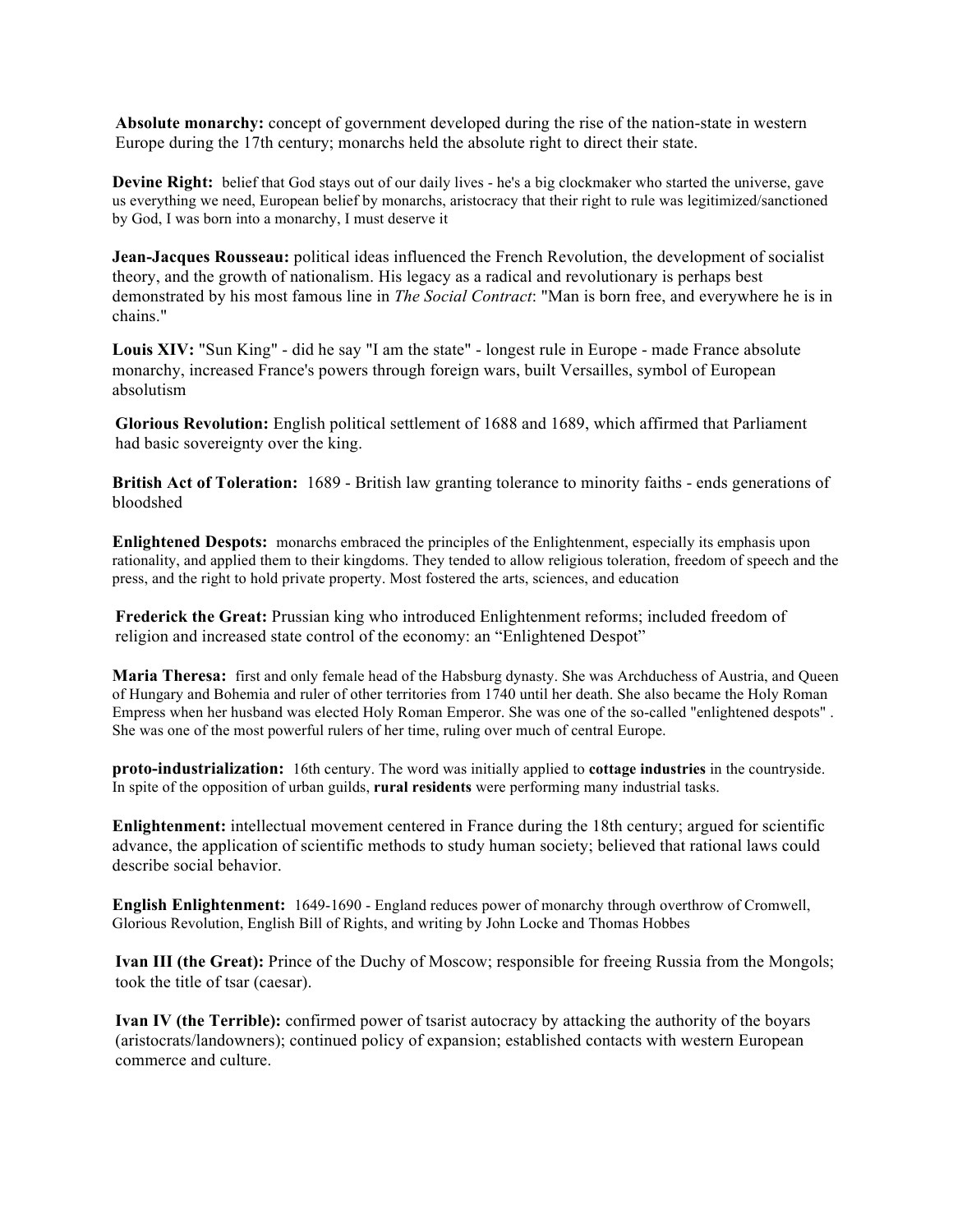**Cossacks:** peasant-adventurers with agricultural and military skills, recruited to conquer and settle in newly seized lands in southern Russia and Siberia.

**Time of Troubles:** early 17th-century period of boyar efforts to regain power and foreign invasion following the death without an heir of Ivan IV; ended with the selection of Michael Romanov as tsar in 1613.

**Romanov dynasty:** ruled Russia from 1613 to 1917.

**Alexis Romanov:** Second Romanov ruler; abolished assemblies of nobles; gained new powers over the Orthodox church.

**Old Believers:** conservative Russians who refused to accept the ecclesiastical reforms of Alexis Romanov; many were exiled to southern Russia or Siberia.

**Peter I (the Great):** tsar from 1689 to 1725; continued growth of absolutism and conquest; sought to change selected aspects of the economy and culture through imitation of western European models.

**St. Petersburg:** Baltic city, made the new capital of Russia by Peter I.

**Catherine the Great:** German-born Russian tsarina; combined receptivity to selective Enlightenment ideas with strong centralizing policies; converted the nobility to a service aristocracy by granting them new power over the peasantry.

**Ferdinand of Aragon and Isabella of Castile:** monarchs of Christian kingdoms; their marriage created the kingdom of Spain; initiated exploration of New World.

**Hispaniola:** First island in Caribbean settled by Spaniards by Columbus on his second voyage.

**Bartolomé de las Casas:** Dominican friar who supported peaceful conversion of Native American population; opposed forced labor and advocated Indian rights.

**Hernán Cortés:** led expedition to Mexico in 1519; defeated Aztec Empire and established Spanish colonial rule.

**Moctezuma II:** last independent Aztec ruler; killed during Cortés's conquest.

**Mexico City:** capital of New Spain built on ruins of Tenochtitlan.

**New Spain:** Spanish colonial possessions in Mesoamerica in territories once part of Aztec imperial system.

**Francisco Vácquez de Coronado:** led Spanish expedition into the southwestern United States in search of gold.

**Mita:** forced labor system replacing Indian slaves and encomienda workers; used to mobilize labor for mines and other projects.

**Colombian Exchange:** biological and ecological exchange that occurred following European arrival in the New World; peoples of Europe and Africa came to the Americas; animals, plants, and diseases moved between Old and New Worlds.

Potosí: largest New World silver mine; located in Bolivia.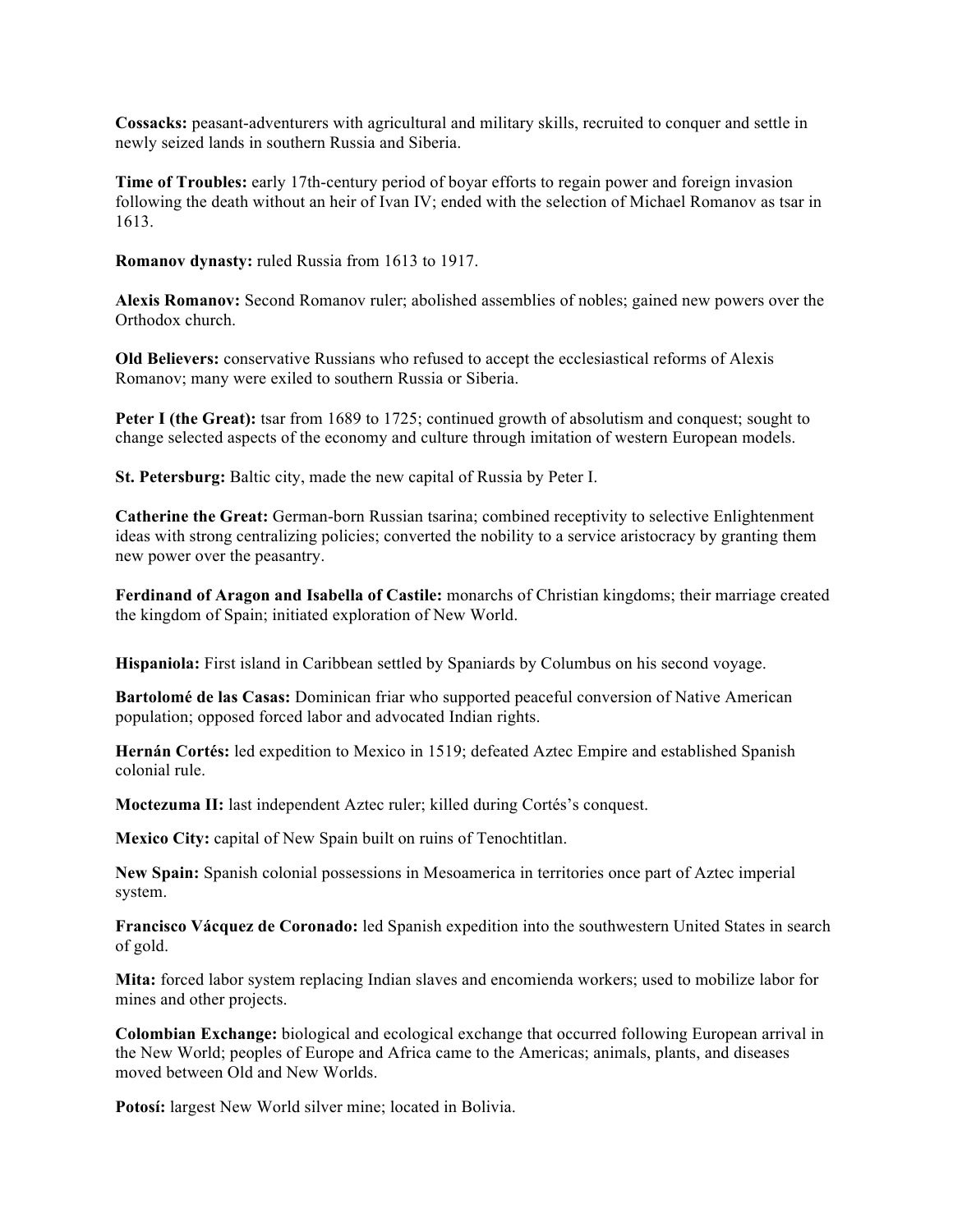**Encomiendas***:* grants of estates Indian laborers made to Spanish conquerors and settlers in Latin America; established a framework for relations based on economic dominance.

**Haciendas:** rural agricultural and herding estates; produced for consumers in America; basis for wealth and power of the local aristocracy.

**Consulado:** merchant guild of Seville with a virtual monopoly over goods shipped to Spanish America; handled much of silver shipped in return.

**Galleons:** large, heavily armed ships used to carry silver from New World colonies to Spain; basis of convoy system utilized for transportation of bullion.

**Treaty of Tordesillas:** concluded in 1494 between Castile and Portugal; clarified spheres of influence and rights of possession; in the New World Brazil went to Portugal and the rest to Spain.

**Recopilación:** body of laws collected in 1681 for Spanish New World possessions; bases of law in the Indies.

**Council of the Indies:** Spanish government body that issued all laws and advised king on all issues dealing with the New World colonies.

**Letrados:** university-trained lawyers from Spain; basic personnel of the Spanish colonial bureaucratic system.

**Viceroyalties:** major divisions of Spanish New World colonies headed by direct representatives of the king; one based in Lima, the other in Mexico City.

**Audiencia:** royal courts of appeals established in Spanish New World colonies; staffed by professional magistrates who made and applied laws.

**Captaincies:** areas along the Brazilian coast granted to Portuguese nobles for colonial development.

**Rio de Janeiro:** Brazilian port used for mines of Minas Gerais; became capital in 1763.

**Sociedad de castas:** Spanish American social system based on racial origins; Europeans on top, mixed race in middle, Indians and African slaves at the bottom.

**Peninsulares:** Spanish-born residents of the New World. Highest of Spanish colonial caste system peninsular was a citizen born in the metropolitan part of the Spanish Empire. Also, they held high official power or positions.

**mestizos:** American that is half indigenous person, half European

**Creoles:** people of European ancestry born in Spanish New World colonies; dominated local economies; ranked socially below peninsulares.

**Amigos del país:** clubs and associations dedicated to reform in Spanish colonies; flourished during the 18th century; called for material improvement rather than political reform.

**War of the Spanish Succession:** (1702–1713); wide-ranging war fought between European nations; resulted in the installation of Philip of Anjou as king of Spain.

**José de Galvez:** Spanish Minister of the Indies and chief architect of colonial reform; moved to eliminate creoles from the upper colonial bureaucracy; created intendants for local government.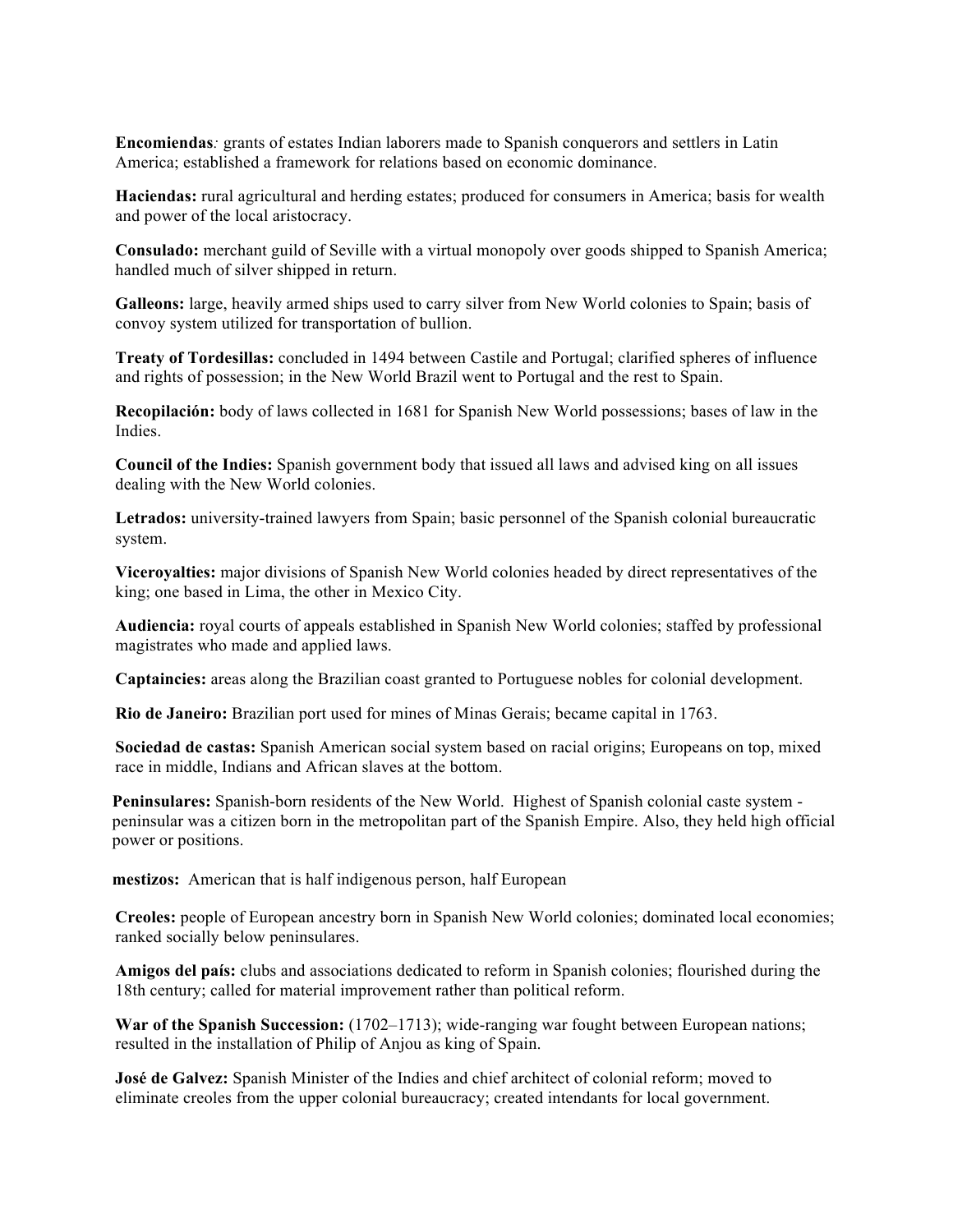**Tupac Amaru:** Mestizo leader of Indian revolt in Peru; supported by many in the lower social classes; revolt failed because of Creole fears of real social revolution.

**Factories:** trading stations with resident merchants established by the Portuguese and other Europeans.

**El Mina:** important Portuguese factory on the coast of modern Ghana.

**Nzinga Mvemba:** ruler of the Kongo kingdom (1507–1543); converted to Christianity; his efforts to integrate Portuguese and African ways foundered because of the slave trade.

**Royal African Company:** chartered in Britain in the 1660s to establish a monopoly over the African trade; supplied slaves to British New World colonies.

**Indies piece:** a unit in the complex exchange system of the west African trade; based on the value of an adult male slave.

**Triangular trade:** complex commercial pattern linking Africa, the Americas, and Europe; slaves from Africa went to the New World; American agricultural products went to Europe; European goods went to Africa.

**Guinea states:** States in West Africa known for gold and African slave labor

**Askia Mohammed:** king of the Songhai Empire in the late 15th century. He strengthened his country and made it the largest in West Africa's history. At its peak under Muhammad, the Songhai Empire encompassed the Hausa states as far as Kano (in present-day Nigeria) and much of the territory that had belonged to the Mali Empire in the west. His policies resulted in a rapid expansion of trade with Europe and Asia, the creation of many schools, and made Islam an integral part of the empire

**Asante:** Akan state among the Akan people of Ghana and centered at Kumasi.

**Benin:** African kingdom in the Bight of Benin; at the height of its power when Europeans arrived; famous for its bronze casting techniques.

**Middle Passage:** slave voyage from Africa to the Americas; a deadly and traumatic experience.

**Obeah:** African religious practices in the British American islands.

**Vodun:** African religious practices among descendants in Haiti.

**Surinam Maroons:** descendants of 18th-century runaway slaves who found permanent refuge in the rainforests of Surinam and French Guiana.

**Ottomans:** Turkic-speaking people who advanced into Asia Minor during the 14th century; established an empire in the Middle East, north Africa, and eastern Europe that lasted until after Word War I.

**Mehmed II:** "the Conqueror"; Ottoman sultan; captured Constantinople, 1453, and destroyed the Byzantine Empire.

**Siege of Vienna:** failed attempt by Ottoman Empire to invade Europe, ever since Europe had to fear/keep peace with Ottoman Empire - farthest Westward advance into Central Europe of the Ottoman Empire, and of all the clashes between the armies of Christianity and Islam might be signaled as the battle that finally stemmed the previously-unstoppable Turkish forces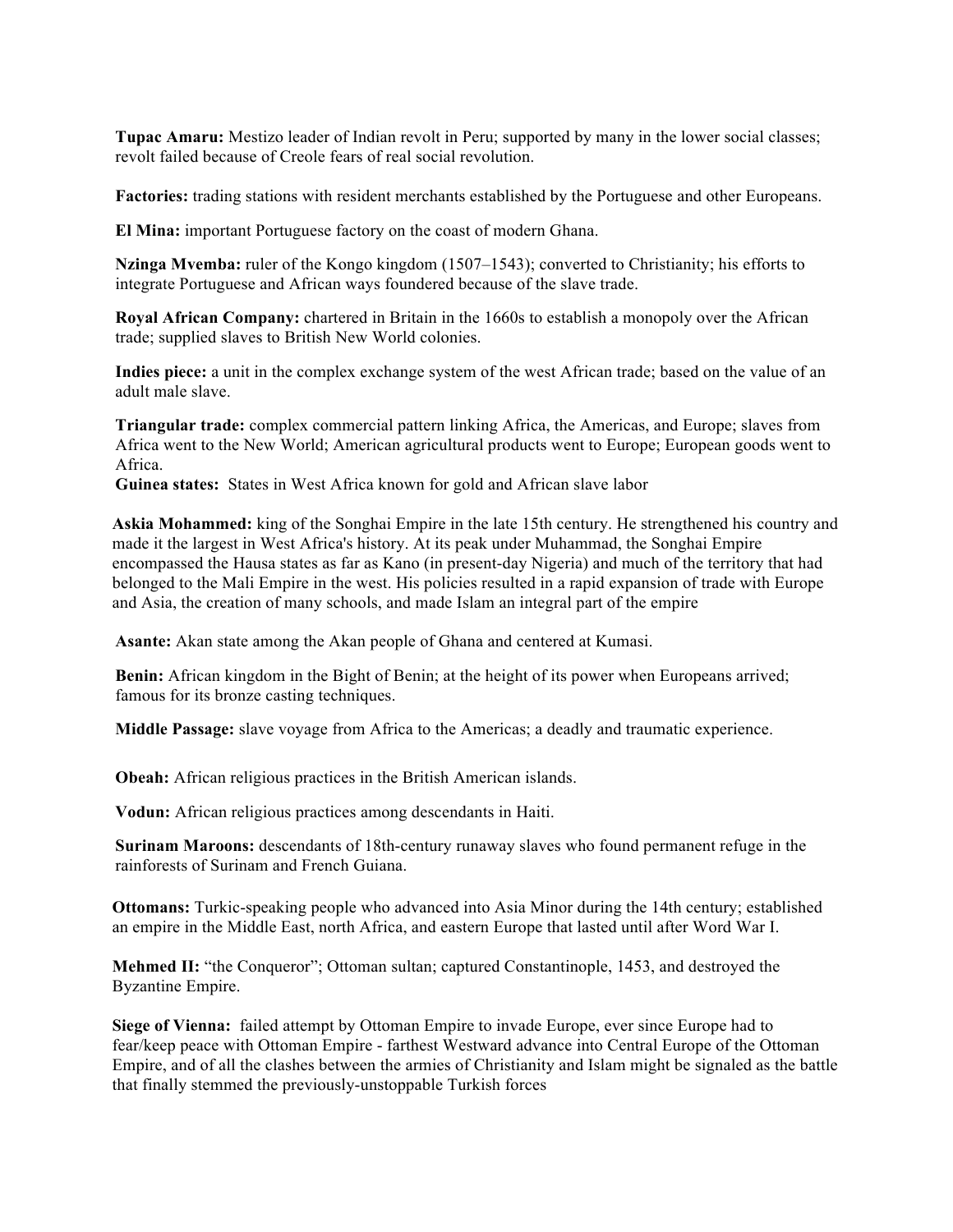**Devshirme:** system of collection of young boys from conquered Christian lands by the Ottoman sultans as a form or regular taxation in order to build a loyal slave army and class of administrators: the Janissaries, or other servants such as tellak

**Janissaries:** conscripted youths from conquered regions who were trained as Ottoman infantry divisions; became an important political influence after the 15th century.

**Vizier:** head of the Ottoman bureaucracy; after the 15th century often more powerful than the sultan.

**millet system:** method of working with religious minorities in Ottoman Empire - millets had a great deal of power - they set their own laws and collected and distributed their own taxes. All that was insisted was loyalty to the Empire. When a member of one millet committed a crime against a member of another, the law of the injured party applied, but the - ruling - Islamic majority being paramount, any dispute involving a Muslim fell under their sharia-based law

**Safavid dynasty:** founded by a Turkic nomad family with Shi'a Islamic beliefs; established a kingdom in Iran and ruled until 1722.

**Sail al-Din:** Eponymous founder of the Safavids, Sufi mystic

**Chaldiran:** an important battle between the Safavids and Ottomans in 1514; Ottoman victory demonstrated the importance of firearms and checked the western advance of the Safavid Shi'a state.

**Abbas I, the Great:** Safavid shah (1587–1629); extended the empire to its greatest extent; used Western military technology. strongers leader of Safavid Empire, expanded trade w/ West - Abbas' reign, with its military successes and efficient administrative system, raised Iran to the status of a great power. Abbas was a skilled diplomat, tolerant of his Christian subjects in Armenia

**Imams:** Shi'a religious leaders who traced their descent to Ali's successors.

**Mullahs:** religious leaders under the Safavids; worked to convert all subjects to Shi'ism.

**Mughal dynasty:** established by Turkic invaders in 1526; endured until the mid-19th century.

**Babur:** Turkic leader who founded the Mughal dynasty; died in 1530.

**Aurangzeb:** ruler of the Mughal Empire from 1658 until 1707. He was and is a very controversial figure in South Asian history, and is considered a tyrant by most Indians, Hindus, Sikhs, and other non-Muslims During his reign many Hindu temples were defaced and destroyed, and many non-Muslims (mostly Hindus) converted (widely believed forcibly) to Islam.

**Akbar:** grandson and successor; built up the military and administrative structure of the dynasty; followed policies of cooperation and toleration with the Hindu majority.

**Sati:** ritual burning of high-caste Hindu women on their husbands' funeral pyres.

**Taj Mahal:** mausoleum for Mumtaz Mahal, built by her husband Shah Jahan; most famous architectural achievement of Mughal India.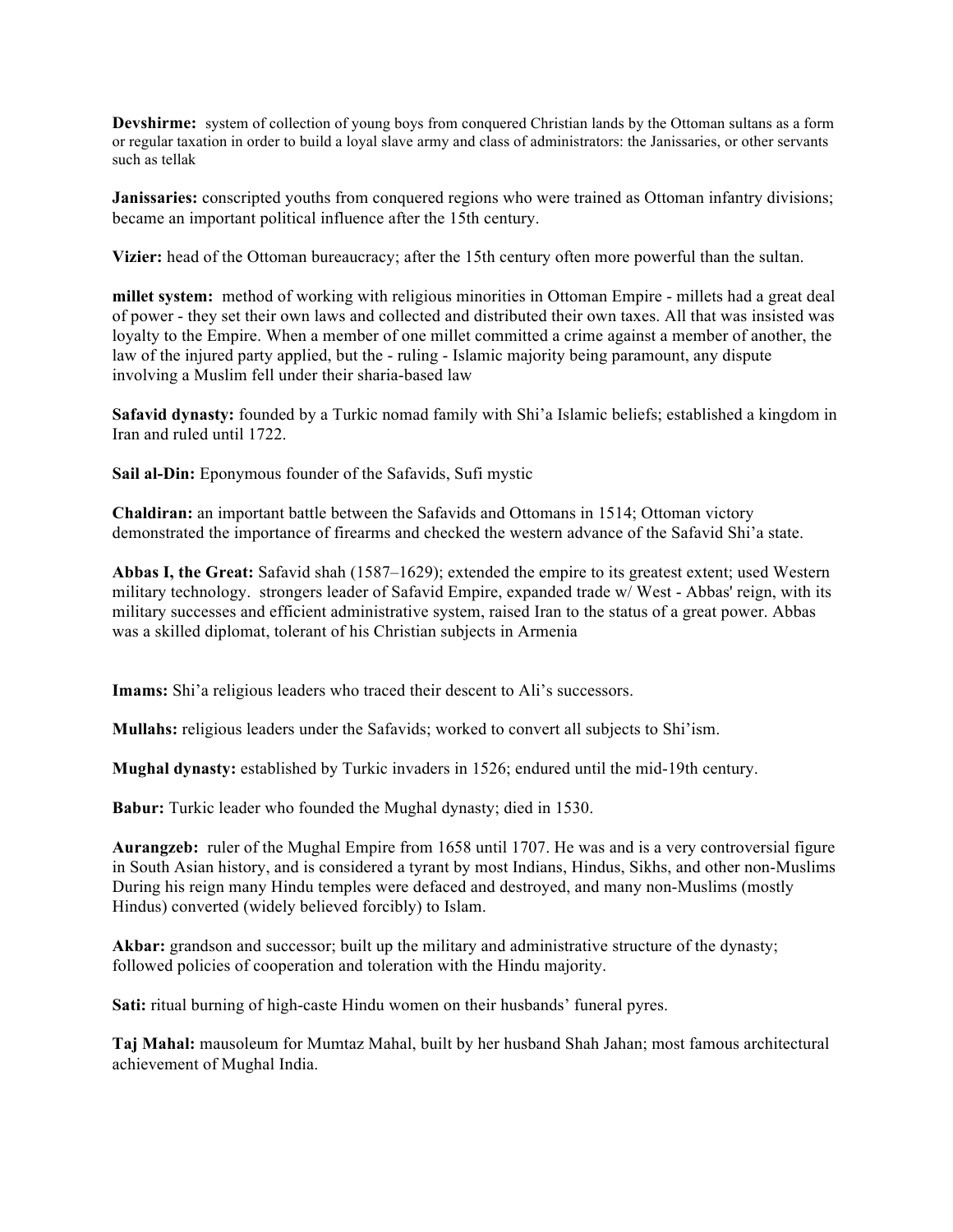**Aurangzeb:** son and successor of Shah Jahan; pushed extent of Mughal control in India; reversed previous policies to purify Islam of Hindu influences; incessant warfare depleted the empire's resources; died in 1707.

**Marattas:** people of western India; challenged Mughal rule under Aurangzeb.

**Sikhs:** Indian sect, beginning as a synthesis of Hindu and Muslim faiths; pushed to opposition to Muslim and Mughul rule.

**Asian sea trading network:** divided, from West to East, into three zones prior to the European arrival; an Arab zone based upon glass, carpets, and tapestries; an Indian with cotton textiles; a Chinese with paper, porcelain, and silks.

**Goa:** Indian city developed by the Portuguese as a major Indian Ocean base; developed an important Indo-European population.

**Malacca:** city on the tip of the Malayan peninsula; a center for trade to the southeastern Asian islands; became a major Portuguese trading base.

**Luzon:** northern island of the Philippines; conquered by Spain during the 1560s; site of a major Catholic missionary effort.

**Mindanao:** southern island of the Philippines; a Muslim area able to successfully resist Spanish conquest.

**Neo-Confucianism:** a response by the Confucians to the dominance of the Daoists and Buddhists, severe Confucianism

**Francis Xavier:** Franciscan missionary who worked in India during the 1540s among outcast and lowercaste groups; later worked in Japan. Co-founder of the Society of Jesus (Jesuit Order). The Roman Catholic Church considers him to have converted more people to Christianity than anyone else since St. Paul

**Ming Dynasty:** ruling dynasty of China from 1368 to 1644. It was the last ethnic Han-led dynasty in China - vast navy and army were built, including four-masted ships of 1,500 tons displacement in the former, and a standing army of one million troops. Over 100,000 tons of iron per year were produced in North China (roughly 1 kg per inhabitant), and many books were printed using movable type

**Hongwu:** first Ming emperor (1368–1403); drove out the Mongols and restored the position of the scholar-gentry.

**Tea Trade:** Portuguese discover Chinese tea in 1560s, starts as drink of the wealthy, eventually supply increases, becomes part of daily life of Europe, dominates life

**Macao and Canton:** the only two ports in Ming China where Europeans were allowed to trade.

*The Water Margin***,** *Monkey***, and** *The Golden Lotus***:** novels written during the Ming period; recognized as classics and established standards for Chinese prose literature.

**Zheng He:** Chinese admiral who led seven overseas trade expeditions under Ming emperor Yunglo between 1405 and 1423; demonstrated that the Chinese were capable of major ocean exploration.